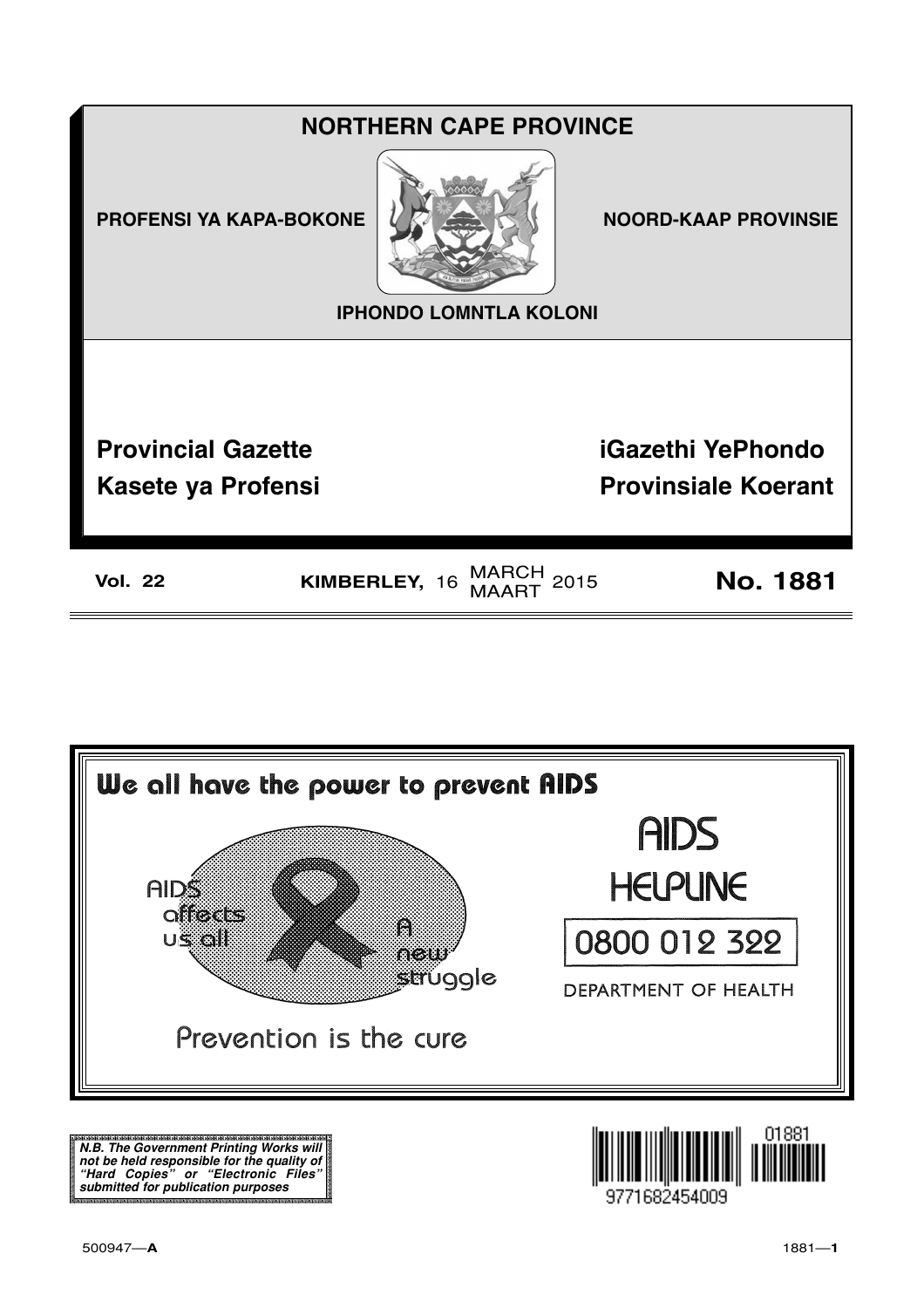#### **IMPORTANT NOTICE**

**The Government Printing Works will not be held responsible for faxed documents not received due to errors on the fax machine or faxes received which are unclear or incomplete. Please be advised that an "OK" slip, received from a fax machine, will not be accepted as proof that documents were received by the GPW for printing. If documents are faxed to the GPW it will be the sender's responsibility to phone and confirm that the documents were received in good order.**

**Furthermore the Government Printing Works will also not be held responsible for cancellations and amendments which have not been done on original documents received from clients.**

#### **CONTENTS • INHOUD**

| No. |                                                                                                                 | Page<br>No. | Gazette<br>No. |
|-----|-----------------------------------------------------------------------------------------------------------------|-------------|----------------|
|     | <b>GENERAL NOTICES</b>                                                                                          |             |                |
|     | Local Government: Municipal Property Rates Act (6/2004): Public notice: Calling for Inspection of Supplementary |             | 1881           |
|     | Plaaslike Regering: Munisipale Eiendomsbelasting Wet (6/2004): Publieke kennisgewing: Versoek om die aanvul-    |             | 1881           |
| 18  | Local Government: Municipal Property Rates Act (6/2004): Public notice calling for Inspection of Supplementary  |             | 1881           |
| 18  | Plaaslike Regering: Munisipale Eiendomsbelasting Wet (6/2004): Publieke kennisgewing dat die aanvullende        |             | 1881           |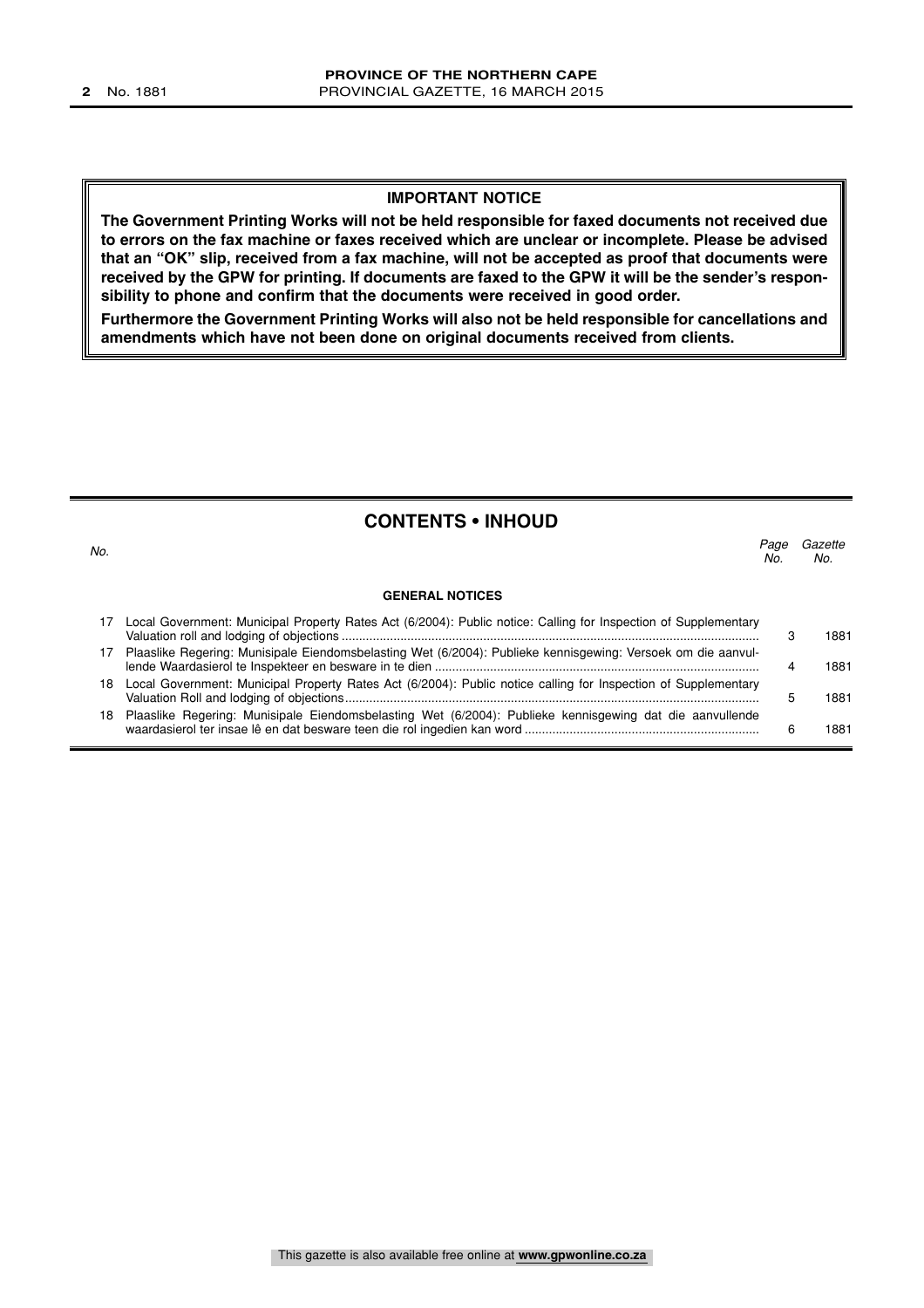### **GENERAL NOTICES**

#### **NOTICE 17 OF 2015**

#### RICHTERSVELD MUNICIPALITY

#### PUBLIC NOTICE: CALLING FOR INSPECTION OF THE SUPPLEMANTARY VALUATION ROLL AND LODGING OF OBJECTIONS

Notice is hereby given in terms of Section 49 (1)(a)(i) read together with section 78 (2) of the Local Government: Municipal Property Rates Act, 2004 (Act No. 6 of 2004), hereinafter referred to as the "Act", that the supplementary valuation roll for the financial year 2013/2014 is open for public inspection at the Richtersveld Municipality from 04 March 2015 to 04 April 2015. In addition the supplementary valuation roll is available on the website, www.richtersveld.gov.za

An invitation is hereby made in terms of section 49 (1)(a)(ii) read together with section 78 (2) of the Act that any owner of property or other person who so desires should lodge an objection with the municipal manager in respect of any matter reflected in, or omitted from, the supplementary valuation roll within the above-mentioned period.

Attention is specifically drawn to the fact, in terms of section 50 (2) of the Act an objection must be in relation to a specific individual property and not against the supplementary valuation roll as such. The form for the lodging of an object is obtainable at the Richtersveld Municipality or is accessible on the municipal website, www.richtersveld.gov.za

The completed forms must be returned to Richtersveld Municipality, Private Bag X113, Port Nolloth, 8280.

For any enquiries please contact Esmien Hanekom at telephone 027 8511111 or email esmien@richtersveld.gov.za

 $\mathcal{A}\mathbb{I} \subset \mathbb{Z}$ **Farmer** 

Municipal Manager

 $2015.03.05$ Date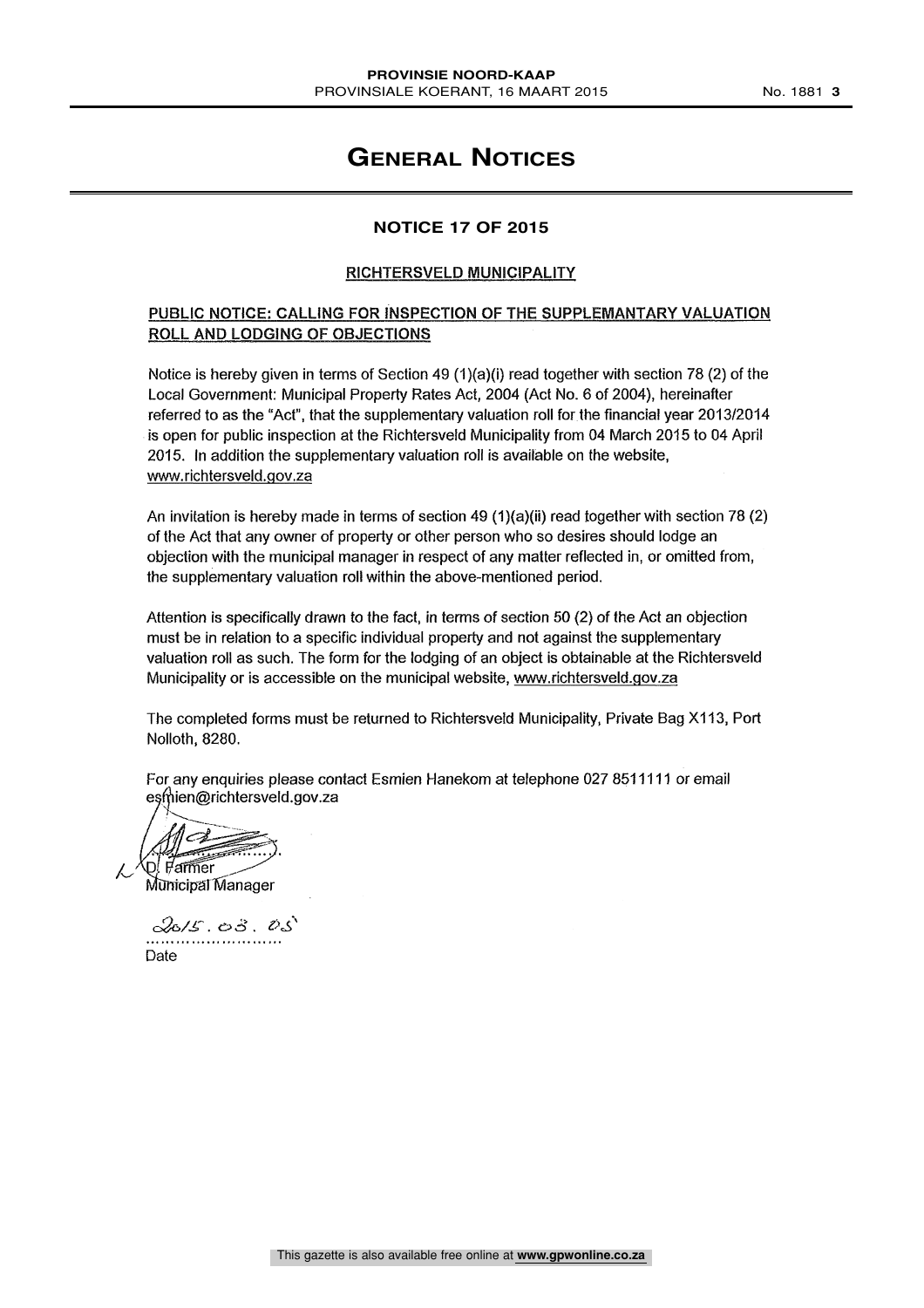#### **KENNISGEWING 17 VAN 2015**

#### RICHTERSVELD MUNISIPALITEIT

#### PUBLIEKE KENNISGEWING: VERSOEK OM DIE AANVULLENDE WAARDASIEROL TE INSPEKTEER EN BESWARE IN TE DIEN.

Kennis geskied hiermee in terme van Artikel 49 (1)(a)(i) saamgelees met Artikel 78 (2) van Pleas like Regering: Munisipale Eiendomsbelasting Wet Nr 6 van 2004, hierna verwys na die 'Wet", dat die aanvullende waardasierol vir die finansiele jaar 2013/2014 ter insae 16 vir inspeksie by die munisipale kantore gedurende kantoor-ure van Richtersveld Munisipaliteit vanaf 04 Maart 2015 tot 04 April 2015. Die aanvullende waardasierol is ook beskikbaar op die Internet, www.richtersveld.gov.za

Die uitnodiging is gemaak in terme van Artikel 49 (1)(a)(ii) saamgelees met Artikel 78 (2) van die Wet, dat die eienaar of 'n ander persoon 'n beswaar mag indien by die Munisipale Bestuurder in verband met enige aangeleentheid wat in die aanvullende waardasierol is of nie daarin verskyn nie, binne die bovermelde tydperk.

Aandag word spesifiek op die feit gevestig dat in terme van Artikel 50 (2) van die Wet, 'n beswaar verband moat hou met spesifieke individuele eiendom en nie teen die aanvullende waardasierol as sulks nie. Die vorm vir besware is verkrygbaar by die Munisipale kantore van die Richtersveld Munisipaliteit, waar die aanvullende waardasierol ter insae le of op die internet, www.richtersveld.gov.za

Die voltooide vorms moet gestuur word aan Richtersveld Munisipaliteit, Privaatsak X113, Port Nolloth, 8280.

Vir enige verdere navrae kontak Esmien Hanekom by 027 8511111of per e-pos esmien@richtersveld.gov.za

DA Farmer

Munisipale Bestuurder

 $2015, 03, 05$ Datum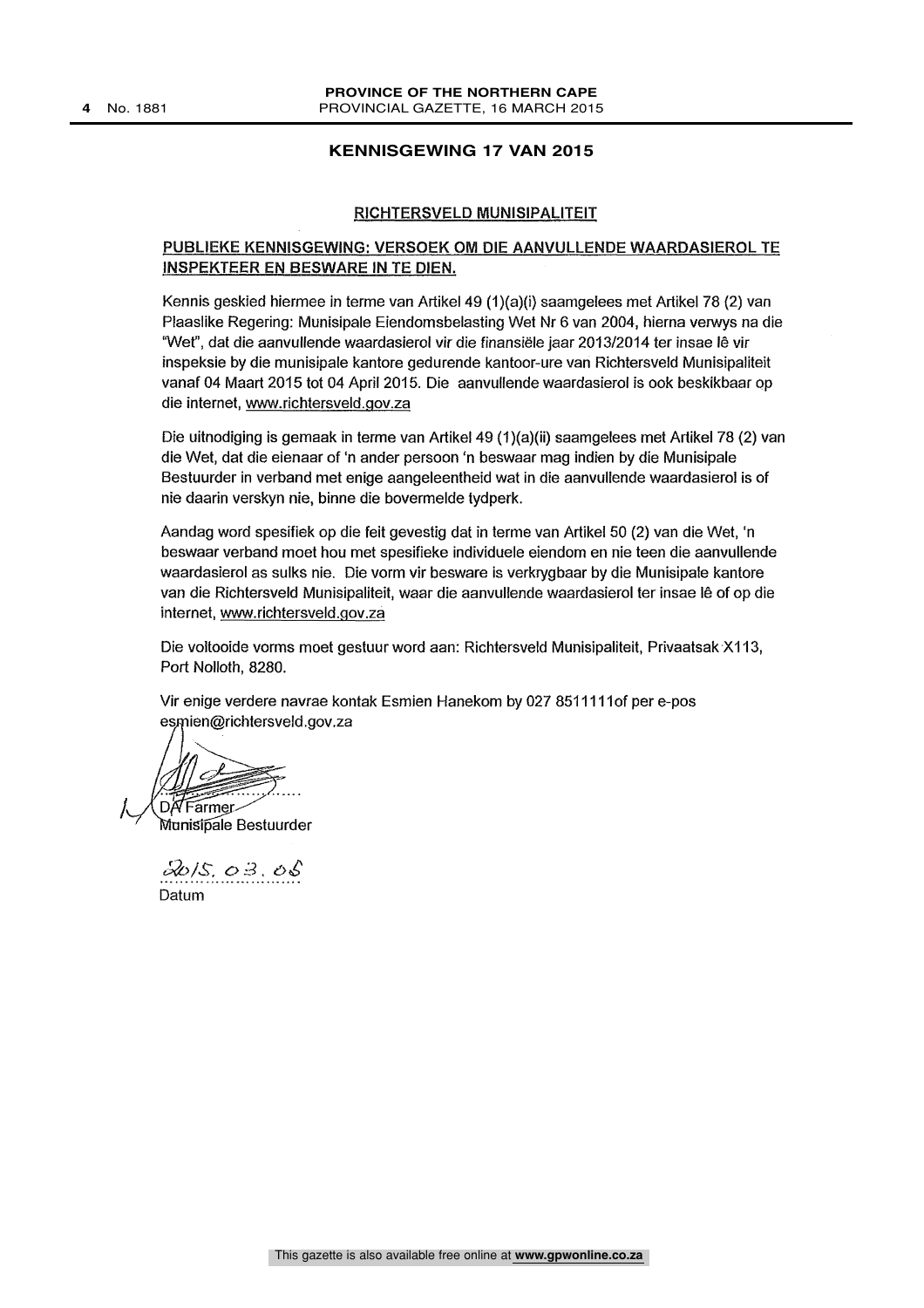#### **NOTICE 18 OF 2015**

#### UMSOBOMVU MUNICIPALITY

#### PUBLIC NOTICE CALLING FOR INSPECTION OF SUPPLEMENTARY VALUATION ROLL AND LODGING OF OBJECTIONS

Notice is hereby given in terms of Section 49 (1)(a)(i) read together with section 78(2) of the Local Government: Municipal Property Rates Act, 2004 (Act No. 6 of 2004), hereinafter referred to as the "Act", that the Supplementary Valuation Roll for the financial year 2014/15 is open for public inspection at the Colesberg MPCC, Mongezi Juda Library, Colesberg Library, Noupoort Library, Colesberg municipal offices, Noupoort municipal offices and Norvalspont municipal offices as from 13 March 2015 to 17 April 2015.

An invitation is hereby made in terms of Section 49 (1)(a)(i) read together with Section 78(2) of the Act that any owner of a property or other person who so desires should lodge an objection with the Municipal Manager in respect of any matter reflected in, or omitted from the Supplementary Valuation Roll within the above-mentioned period.

Attention is specifically drawn to the fact that in terms of section 50(2) of the Act an objection must be in relation to a specific individual property and not against the Supplementary Valuation Roll as such.

The form for the lodging of an objection is obtainable at the Municipal Manager at 21 A Church Street, Colesberg, 9795, per request by electronic mail from birtus@umsobomvumun.co.za. or at the abovementioned places. The completed forms must be returned to the following address: The Municipal Manager, Private Bag X6, Colesberg, 9795.

For enquiries please telephone 051-7530777 or e-mail birtus@umsobomvumun.co.za

#### A. C. MPELA MUNICIPAL MANAGER

Municipal Offices 21 A Church Street **Colesberg** 9795

NOTICE NO. 20/2015 DATE: 13 March 2015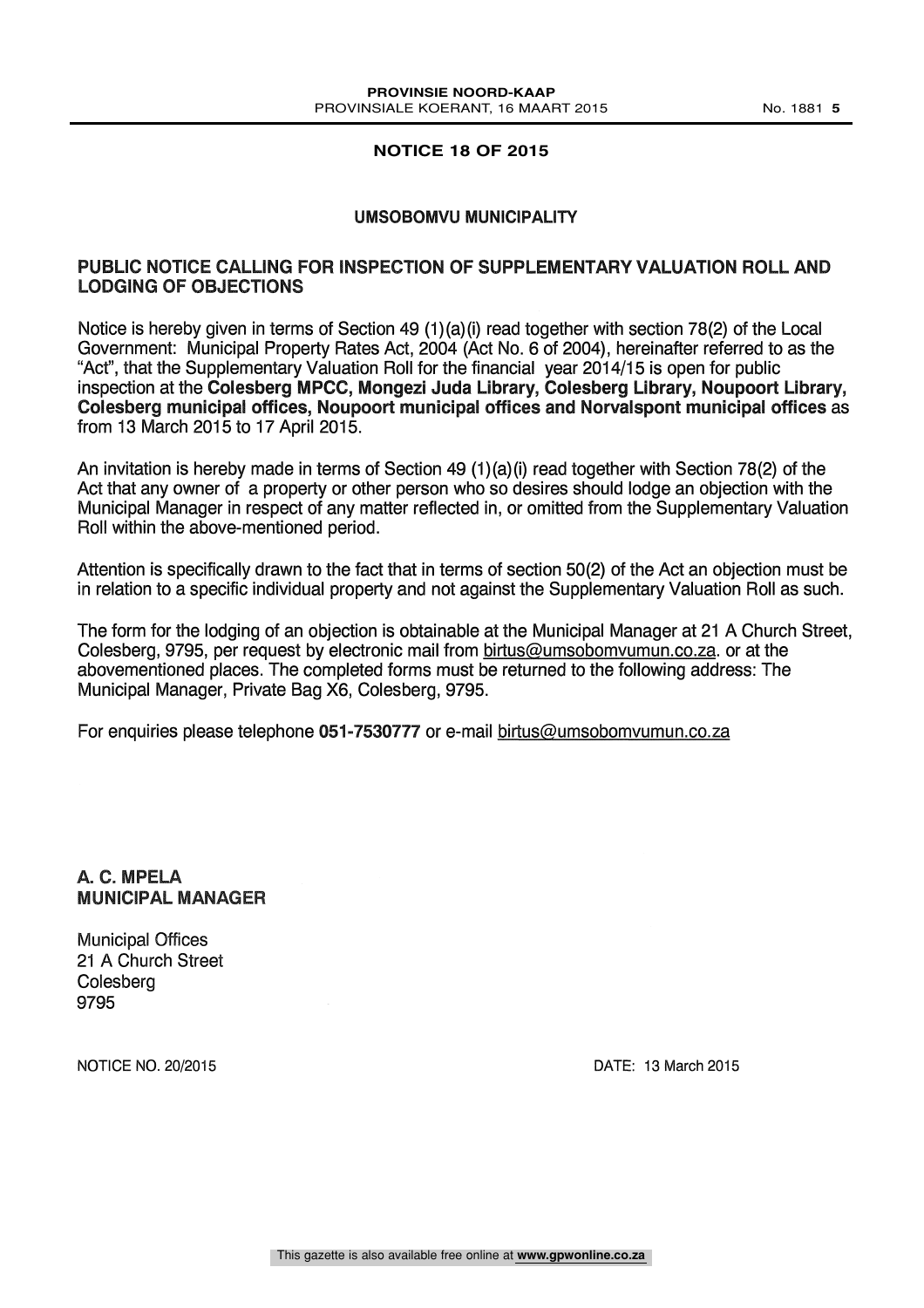#### **KENNISGEWING 18 VAN 2015**

#### UMSOBOMVU MUNISIPALITEIT

#### PUBLIEKE KENNISGEWING DAT DIE AANVULLENDE WAARDASIEROL TER INSAE LÊ EN DAT BESWARE TEEN DIE AANVULLENDE WAARDASIES OP DIE ROL INGEDIEN KAN WORD

Kennis geskied hiermee in terme van Artikel 49 (1)(a)(i) van die Plaaslike Owerhede: Wet op Munisipale Eiendomsbelasting, 2004 (Wet No. 6 van 2004), hierna verwys as die 'Wet", dat die Aanvullende Waardasierol vir die finansiele jaar 2014/15 ter insae Ie vanaf 13 March 2015 tot 17 April 2015. Die Aanvullende Rol is beskikbaar vir die publiek by die volgende plekke: Colesberg Veeldoelige Gemeenskapsentrum (One Stop Service Centre), Mongezi Juda Biblioteek, Colesberg Biblioteek, Noupoort Biblioteek, Colesberg munisipale kantore, Noupoort munisipale kantore en Norvalspont munisipale kantore.

`n Uitnodiging word ook hiermee in terme van Artikel 49 (1)(a)(ii) van die Wet gerig aan alle eienaars van eiendomme of enige ander persoon om 'n beswaar in to dien na die Munisipale Bestuurder in verband met enige inskrywing in of enige weglating uit die Aanvullende Waardasierol binne die bovermelde periode.

Aandag word pertinent gevestig in terme van Artikel 50(2) van die Wet dat 'n beswaar alleenlik ingedien mag word teen 'n spesifieke individuele eiendom en nie teen die Aanvullende Waardasierol as sulks nie.

Die vorm vir die indiening van 'n beswaar is verkrygbaar by die Munisipale Bestuurder te Kerkstraat 21 A, Colesberg, 9795, elektroniese pos op versoek na birtus@umsobomvumun.co.za of by vermelde plekke hierbo. Voltooide vorms moet gepos word na of afgelewer word by die volgende adres: Die Munisipale Bestuurder, Privaatsak X6, Colesberg, 9795.

Rig asb. alle navrae per telefoon (051-7530777) na Mr. B. Kapp of per e-pos na die volgende adres: birtus@umsobomvumun.co.za

A. C. MPELA MUNISIPALE BESTUURDER

Munisipale Kantore Kerstraat 21 A Colesberg 9795

KENNISGEWING NR: 20/2015 CENTER AND THE DATUM: 13 March 2015